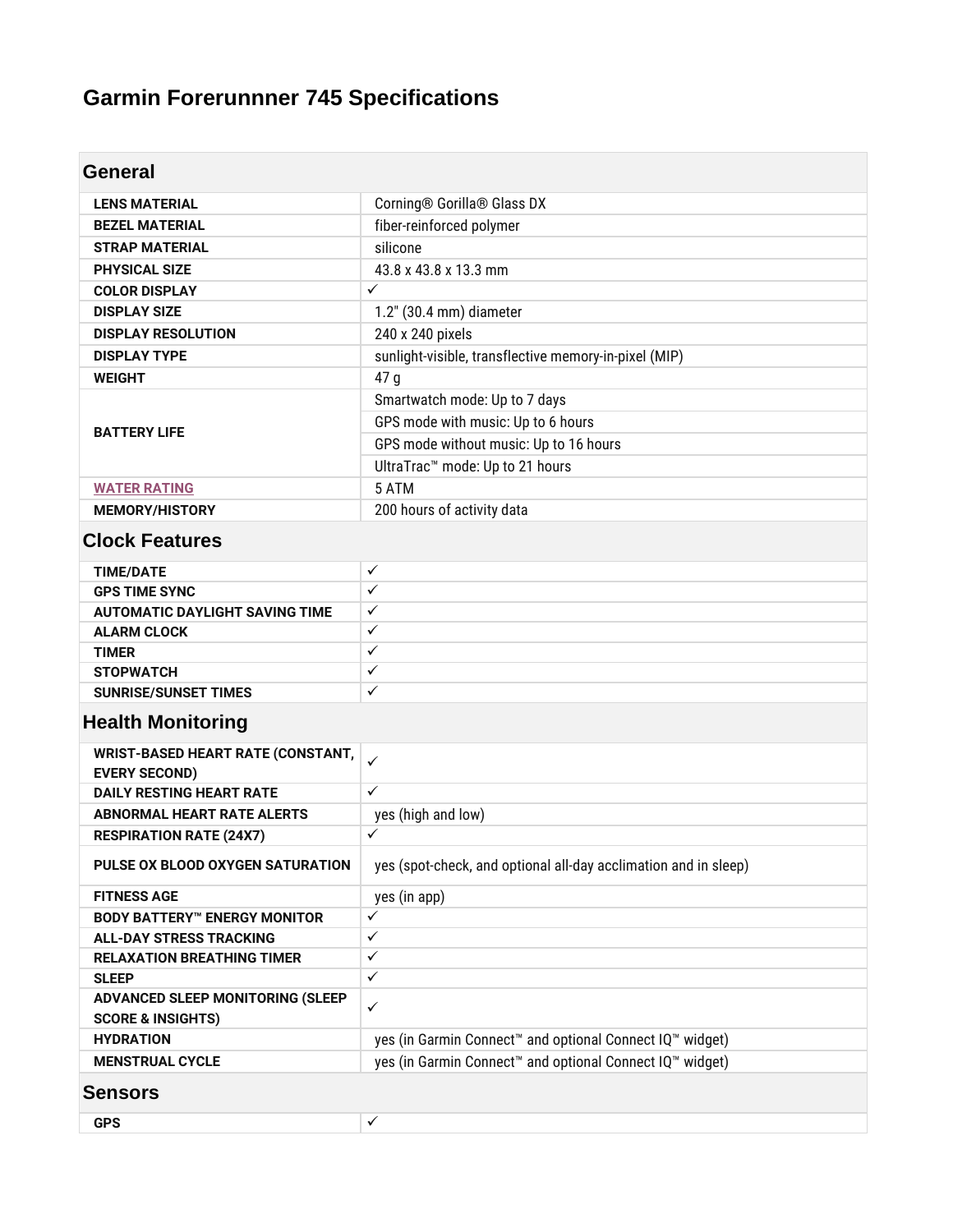| <b>GLONASS</b>                                            | ✓ |
|-----------------------------------------------------------|---|
| <b>GALILEO</b>                                            | ✓ |
| <b>GARMIN ELEVATE™ WRIST HEART RATE</b><br><b>MONITOR</b> | ✓ |
| <b>BAROMETRIC ALTIMETER</b>                               | ✓ |
| <b>COMPASS</b>                                            | ✓ |
| <b>GYROSCOPE</b>                                          | ✓ |
| <b>ACCELEROMETER</b>                                      | ✓ |
| <b>THERMOMETER</b>                                        | ✓ |
| PULSE OX BLOOD OXYGEN SATURATION<br><b>MONITOR</b>        | ✓ |

# **Daily Smart Features**

| <b>CONNECTIVITY</b>                                                                                                      | Bluetooth <sup>®</sup> , ANT+ <sup>®</sup> , Wi-Fi <sup>®</sup> |
|--------------------------------------------------------------------------------------------------------------------------|-----------------------------------------------------------------|
| <b>CONNECT IQ™ (DOWNLOADABLE WATCH</b>                                                                                   |                                                                 |
| FACES, DATA FIELDS, WIDGETS AND                                                                                          | $\checkmark$                                                    |
| APPS)                                                                                                                    |                                                                 |
| <b>SMART NOTIFICATIONS</b>                                                                                               | $\checkmark$                                                    |
| <b>TEXT RESPONSE/REJECT PHONE CALL</b>                                                                                   | $\checkmark$                                                    |
| WITH TEXT (ANDROID™ ONLY)                                                                                                |                                                                 |
| <b>CALENDAR</b>                                                                                                          | $\checkmark$                                                    |
| <b>WEATHER</b>                                                                                                           | $\checkmark$                                                    |
| <b>CONTROLS SMARTPHONE MUSIC</b>                                                                                         | $\checkmark$                                                    |
| <b>PLAYS AND CONTROLS WATCH MUSIC</b>                                                                                    | $\checkmark$                                                    |
| <b>MUSIC STORAGE</b>                                                                                                     | up to 500 songs                                                 |
| <b>FIND MY PHONE</b>                                                                                                     | $\checkmark$                                                    |
| <b>FIND MY WATCH</b>                                                                                                     | $\checkmark$                                                    |
| <b>VIRB® REMOTE</b>                                                                                                      | $\checkmark$                                                    |
| <b>SMARTPHONE COMPATIBILITY</b>                                                                                          | iPhone® & Android <sup>™</sup>                                  |
| <b>PAIRS WITH GARMIN CONNECT™ MOBILE V</b>                                                                               |                                                                 |
| <b>GARMIN PAY™</b>                                                                                                       | $\checkmark$                                                    |
| <b>Safety and Tracking Features</b>                                                                                      |                                                                 |
| <b>LIVETRACK</b>                                                                                                         | $\checkmark$                                                    |
| <b>GROUP LIVETRACK</b>                                                                                                   | $\checkmark$                                                    |
| <b>LIVE EVENT SHARING</b>                                                                                                | Android <sup>™</sup> Only                                       |
| <b>INCIDENT DETECTION DURING SELECT</b><br><b>ACTIVITIES</b>                                                             | $\checkmark$                                                    |
| <b>ASSISTANCE</b>                                                                                                        | $\checkmark$                                                    |
| <b>Tactical Features</b>                                                                                                 |                                                                 |
| <b>DUAL GRID COORDINATES</b>                                                                                             | $\checkmark$                                                    |
| <b>Activity Tracking Features</b>                                                                                        |                                                                 |
| <b>STEP COUNTER</b>                                                                                                      | $\checkmark$                                                    |
| <b>MOVE BAR (DISPLAYS ON DEVICE AFTER</b><br>A PERIOD OF INACTIVITY; WALK FOR A<br><b>COUPLE OF MINUTES TO RESET IT)</b> | $\checkmark$                                                    |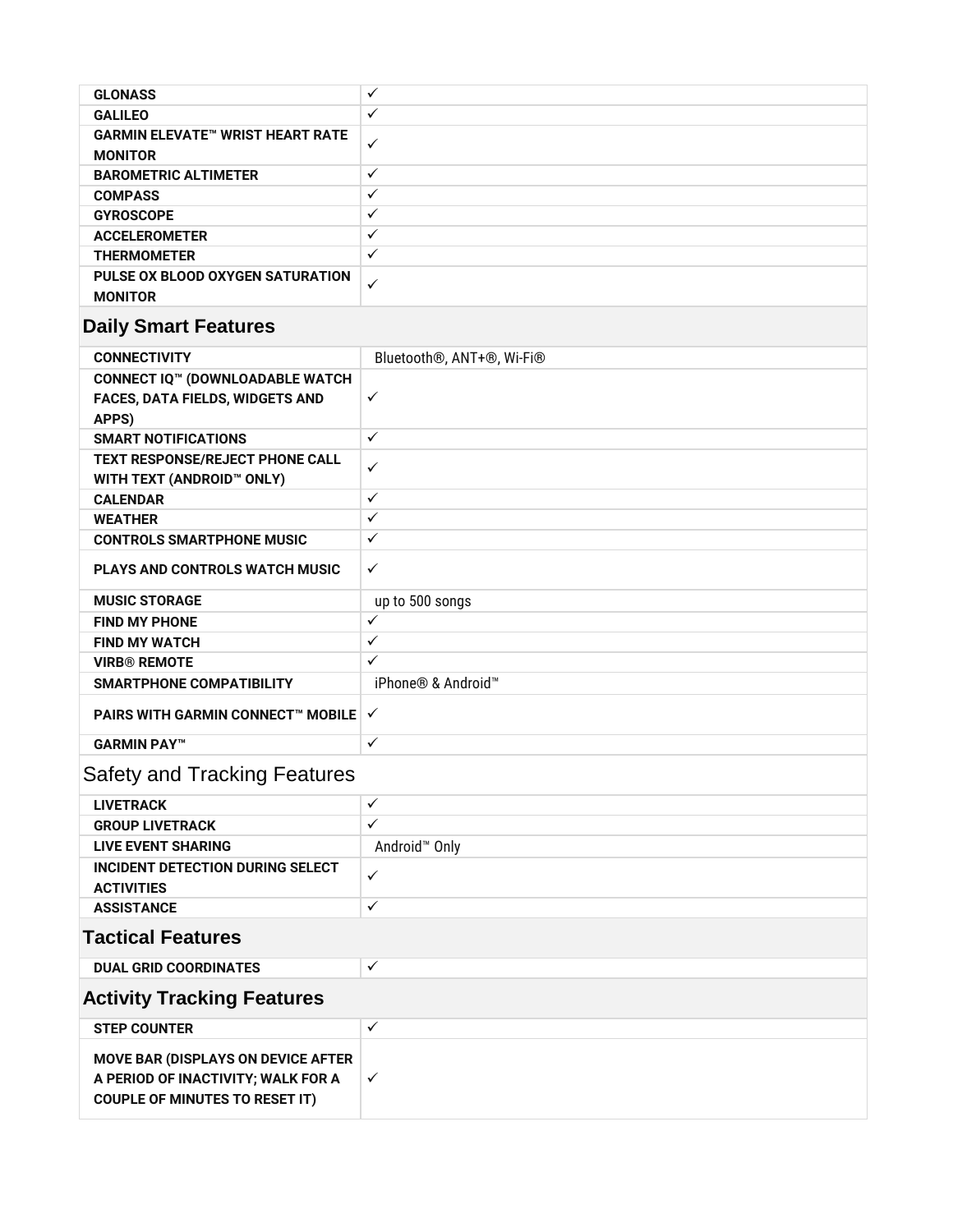| <b>AUTO GOAL (LEARNS YOUR ACTIVITY</b><br>LEVEL AND ASSIGNS A DAILY STEP<br>GOAL) | ✓ |
|-----------------------------------------------------------------------------------|---|
| <b>CALORIES BURNED</b>                                                            |   |
| <b>FLOORS CLIMBED</b>                                                             |   |
| <b>DISTANCE TRAVELED</b>                                                          |   |
| <b>INTENSITY MINUTES</b>                                                          |   |
| TRUEUP™                                                                           |   |
| <b>MOVE IO™</b>                                                                   |   |

# **Gym & Fitness Equipment**

| <b>AVAILABLE GYM ACTIVITY PROFILES</b> | Strength, Cardio and Elliptical Training, Stair Stepping, Floor Climbing, Indoor<br>Rowing, Pilates and Yoga |
|----------------------------------------|--------------------------------------------------------------------------------------------------------------|
| <b>CARDIO WORKOUTS</b>                 |                                                                                                              |
| <b>STRENGTH WORKOUTS</b>               |                                                                                                              |
| <b>YOGA WORKOUTS</b>                   | $\cdot$                                                                                                      |
| <b>PILATES WORKOUTS</b>                |                                                                                                              |
| <b>AUTOMATIC REP COUNTING</b>          |                                                                                                              |

# **Training, Planning and Analysis Features**

| ✓                               |
|---------------------------------|
| ✓                               |
| ✓                               |
| ✓                               |
| ✓                               |
| ✓                               |
| $\checkmark$                    |
|                                 |
|                                 |
|                                 |
| yes (with compatible accessory) |
|                                 |
|                                 |
|                                 |
|                                 |
| ✓                               |
|                                 |
| yes (with compatible accessory) |
| $\checkmark$                    |
| ✓                               |
| $\checkmark$                    |
| $\checkmark$                    |
| ✓                               |
| ✓                               |
| ✓                               |
| ✓                               |
| ✓                               |
| ✓                               |
| ✓                               |
| $\checkmark$                    |
|                                 |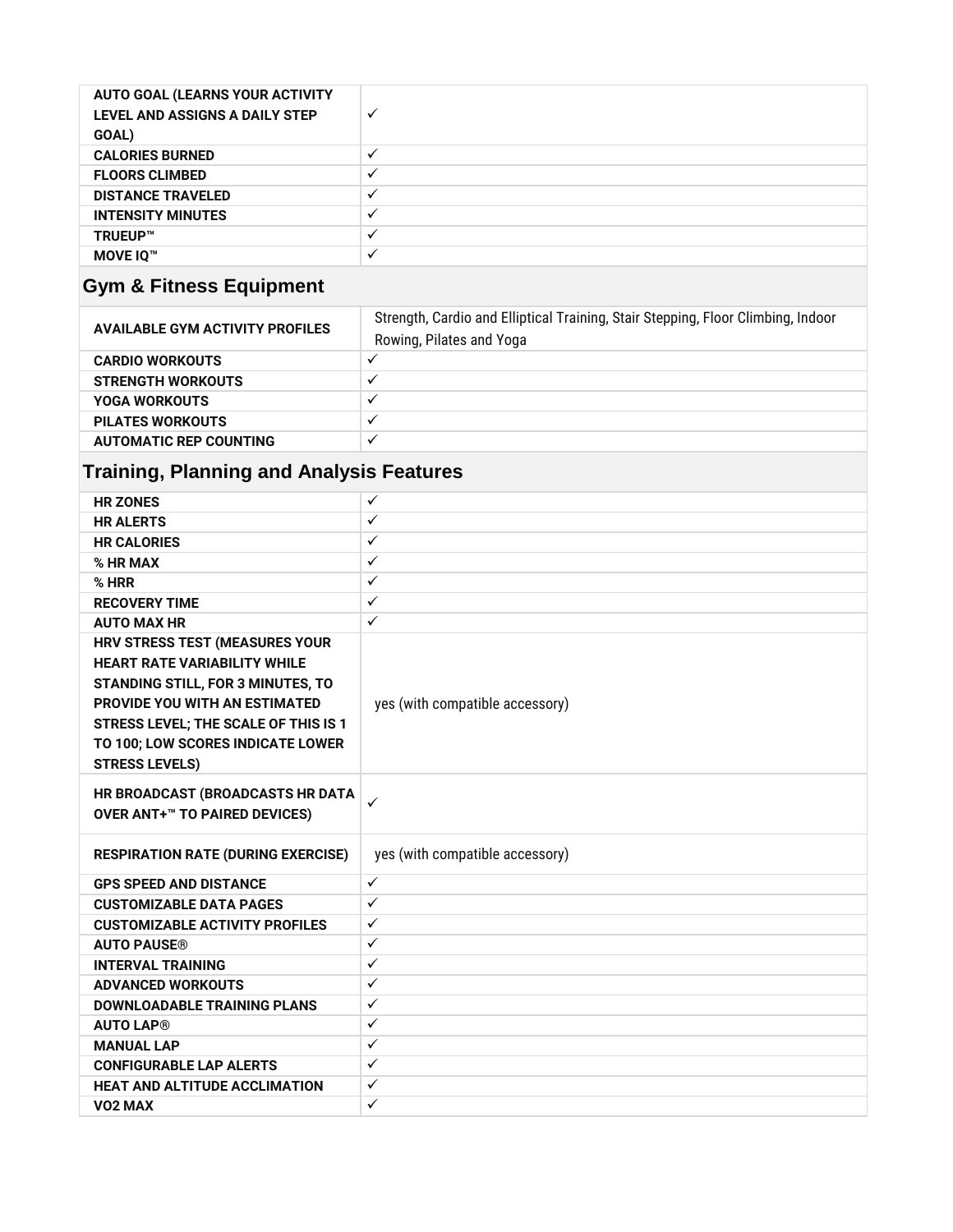| <b>TRAINING STATUS (LETS YOU SEE IF</b><br>YOU'RE TRAINING EFFECTIVELY BY<br><b>TRACKING YOUR TRAINING HISTORY</b><br>AND FITNESS LEVEL TREND.) | $\checkmark$ |
|-------------------------------------------------------------------------------------------------------------------------------------------------|--------------|
| TRAINING LOAD (YOUR TOTAL TRAINING<br><b>LOAD FOR THE LAST 7 DAYS</b><br><b>CALCULATED FROM ESTIMATED EPOC)</b>                                 | $\checkmark$ |
| <b>TRAINING LOAD FOCUS</b>                                                                                                                      | $\checkmark$ |
| <b>TRAINING EFFECT</b>                                                                                                                          | ✓            |
| <b>TRAINING EFFECT (ANAEROBIC)</b>                                                                                                              | $\checkmark$ |
| PRIMARY BENEFIT (TRAINING EFFECT<br><b>LABELS)</b>                                                                                              | ✓            |
| <b>CUSTOM ALERTS</b>                                                                                                                            | $\checkmark$ |
| <b>AUDIO PROMPTS</b>                                                                                                                            | ✓            |
| <b>FINISH TIME</b>                                                                                                                              | $\checkmark$ |
| <b>VIRTUAL PARTNER</b>                                                                                                                          | $\checkmark$ |
| <b>RACE AN ACTIVITY</b>                                                                                                                         | ✓            |
| <b>AUTO MULTISPORT ACTIVITIES</b>                                                                                                               | $\checkmark$ |
| <b>MANUAL MULTISPORT ACTIVITIES</b>                                                                                                             | ✓            |
| <b>COURSE GUIDANCE</b>                                                                                                                          | $\checkmark$ |
| <b>GARMIN LIVE SEGMENTS</b>                                                                                                                     | $\checkmark$ |
| <b>STRAVA LIVE SEGMENTS</b>                                                                                                                     | $\checkmark$ |
| <b>ROUND-TRIP COURSE CREATOR</b><br>(RUNNING/CYCLING)                                                                                           | $\checkmark$ |
| <b>TRENDLINE™ POPULARITY ROUTING</b>                                                                                                            | $\checkmark$ |
| <b>TOUCH AND/OR BUTTON LOCK</b>                                                                                                                 | $\checkmark$ |
| <b>HOT KEYS</b>                                                                                                                                 | $\checkmark$ |
| <b>AUTO SCROLL</b>                                                                                                                              | ✓            |
| <b>ACTIVITY HISTORY ON WATCH</b>                                                                                                                | $\checkmark$ |
| <b>PHYSIO TRUEUP</b>                                                                                                                            | ✓            |

### **Running Features**

| <b>AVAILABLE RUN PROFILES</b>                                                                                                                                                                        | Running, Treadmill Running, Indoor and Outdoor Track Running, Virtual Running,<br><b>Trail Running</b> |
|------------------------------------------------------------------------------------------------------------------------------------------------------------------------------------------------------|--------------------------------------------------------------------------------------------------------|
| <b>GPS-BASED DISTANCE, TIME AND PACE</b>                                                                                                                                                             | $\checkmark$                                                                                           |
| <b>RUNNING DYNAMICS</b>                                                                                                                                                                              | yes (with compatible accessory)                                                                        |
| <b>VERTICAL OSCILLATION AND RATIO (THE</b><br>DEGREE OF 'BOUNCE' IN YOUR RUNNING<br><b>MOTION AND THE COST-BENEFIT RATIO</b><br>WITH STRIDE LENGTH)                                                  | yes (with compatible accessory)                                                                        |
| <b>GROUND CONTACT TIME AND BALANCE</b><br>(SHOWS HOW MUCH TIME, IN THE<br><b>RUNNING MOTION, YOUR FOOT IS ON</b><br>THE GROUND RATHER THAN IN FLIGHT<br>AND LETS YOU CHECK YOUR RUNNING<br>SYMMETRY) | yes (with compatible accessory)                                                                        |
| <b>STRIDE LENGTH (REAL TIME)</b>                                                                                                                                                                     | yes (with compatible accessory)                                                                        |
| <b>CADENCE (PROVIDES REAL-TIME</b><br><b>NUMBER OF STEPS PER MINUTE)</b>                                                                                                                             | ✓                                                                                                      |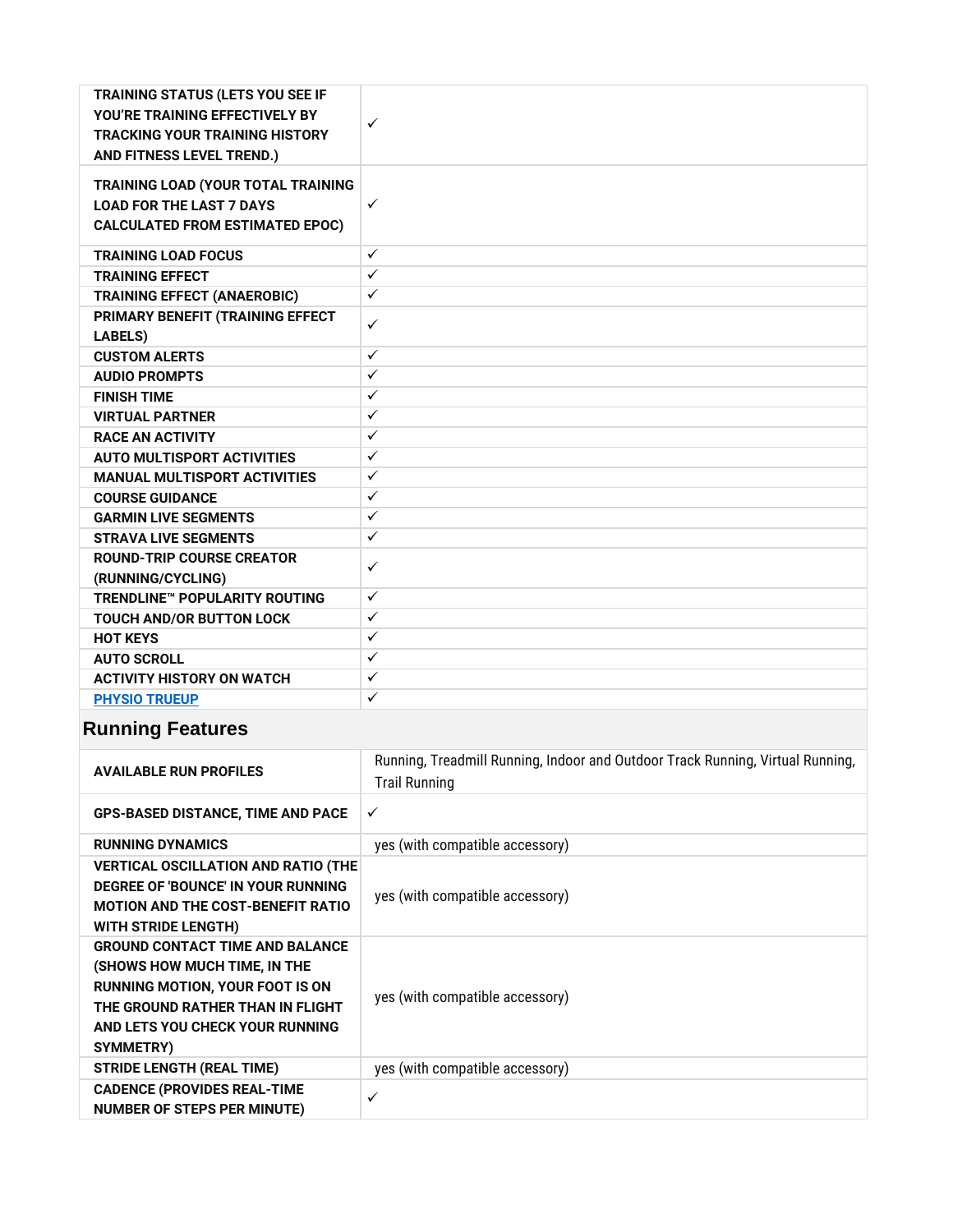| <b>PERFORMANCE CONDITION (AFTER)</b><br><b>RUNNING 6-20 MINUTES, COMPARES</b><br>YOUR REAL-TIME CONDITION TO YOUR<br><b>AVERAGE FITNESS LEVEL)</b>                        | ✓                               |
|---------------------------------------------------------------------------------------------------------------------------------------------------------------------------|---------------------------------|
| <b>LACTATE THRESHOLD (THROUGH</b><br>ANALYSIS OF YOUR PACE AND HEART<br><b>RATE, ESTIMATES THE POINT WHERE</b><br><b>YOUR MUSCLES START TO RAPIDLY</b><br><b>FATIGUE)</b> | yes (with compatible accessory) |
| <b>PACEPRO™ PACING STRATEGIES</b>                                                                                                                                         | $\checkmark$                    |
| <b>RUN WORKOUTS</b>                                                                                                                                                       | $\checkmark$                    |
| <b>RACE PREDICTOR</b>                                                                                                                                                     | ✓                               |
| <b>FOOT POD CAPABLE</b>                                                                                                                                                   | $\checkmark$                    |
|                                                                                                                                                                           |                                 |

#### **Outdoor Recreation**

| <b>AVAILABLE OUTDOOR RECREATION</b><br><b>PROFILES</b> | Hiking, Skiing, Snowboarding, Backcountry Skiing, XC Classic and Skate Skiing,<br>Stand up Paddleboarding, Kayaking, Rowing |
|--------------------------------------------------------|-----------------------------------------------------------------------------------------------------------------------------|
| <b>POINT-TO-POINT NAVIGATION</b>                       | $\checkmark$                                                                                                                |
| <b>BREAD CRUMB TRAIL IN REAL TIME</b>                  | $\checkmark$                                                                                                                |
| <b>BACK TO START</b>                                   | $\checkmark$                                                                                                                |
| <b>TRACBACK®</b>                                       | $\checkmark$                                                                                                                |
| <b>ULTRATRAC MODE</b>                                  | $\checkmark$                                                                                                                |
| <b>ELEVATION PROFILE</b>                               | $\checkmark$                                                                                                                |
| <b>DISTANCE TO DESTINATION</b>                         | $\checkmark$                                                                                                                |
| <b>BAROMETRIC TREND INDICATOR WITH</b>                 | $\checkmark$                                                                                                                |
| <b>STORM ALERT</b>                                     |                                                                                                                             |
| CLIMBPRO™ ASCENT PLANNER                               | $\checkmark$                                                                                                                |
| <b>TRAIL RUN AUTO CLIMB</b>                            | $\checkmark$                                                                                                                |
| <b>VERTICAL SPEED</b>                                  | $\checkmark$                                                                                                                |
| <b>TOTAL ASCENT/DESCENT</b>                            | $\checkmark$                                                                                                                |
| <b>FUTURE ELEVATION PLOT</b>                           | $\checkmark$                                                                                                                |
| <b>GPS COORDINATES</b>                                 | $\checkmark$                                                                                                                |
| <b>AREA CALCULATION</b>                                | yes (via Connect IQ™)                                                                                                       |
| <b>HUNT/FISH CALENDAR</b>                              | yes (via Connect IQ™)                                                                                                       |
| <b>SUN AND MOON INFORMATION</b>                        | yes (via Connect IQ <sup>™</sup> )                                                                                          |
|                                                        |                                                                                                                             |

### **Cycling Features**

| ALERTS (TRIGGERS ALARM WHEN YOU<br><b>REACH GOALS INCLUDING TIME,</b><br><b>DISTANCE, HEART RATE OR CALORIES)</b> | ✓                                            |
|-------------------------------------------------------------------------------------------------------------------|----------------------------------------------|
| <b>COURSES</b>                                                                                                    | ✓                                            |
| <b>CYCLE MAP (ROUTABLE CYCLING-</b><br><b>SPECIFIC STREET MAP)</b>                                                | ✓                                            |
| <b>AVAILABLE CYCLING PROFILES</b>                                                                                 | Biking, Indoor Biking, Mountain Trail Biking |
| <b>BIKE LAP AND LAP MAXIMUM POWER</b><br>(WITH POWER SENSOR)                                                      | ✓                                            |
| <b>RACE AN ACTIVITY</b>                                                                                           | ✓                                            |
| FTP (FUNCTIONAL THRESHOLD POWER)                                                                                  | yes (with compatible accessory)              |
| <b>COMPATIBLE WITH VECTOR™ (POWER</b><br><b>METER</b> )                                                           | ✓                                            |